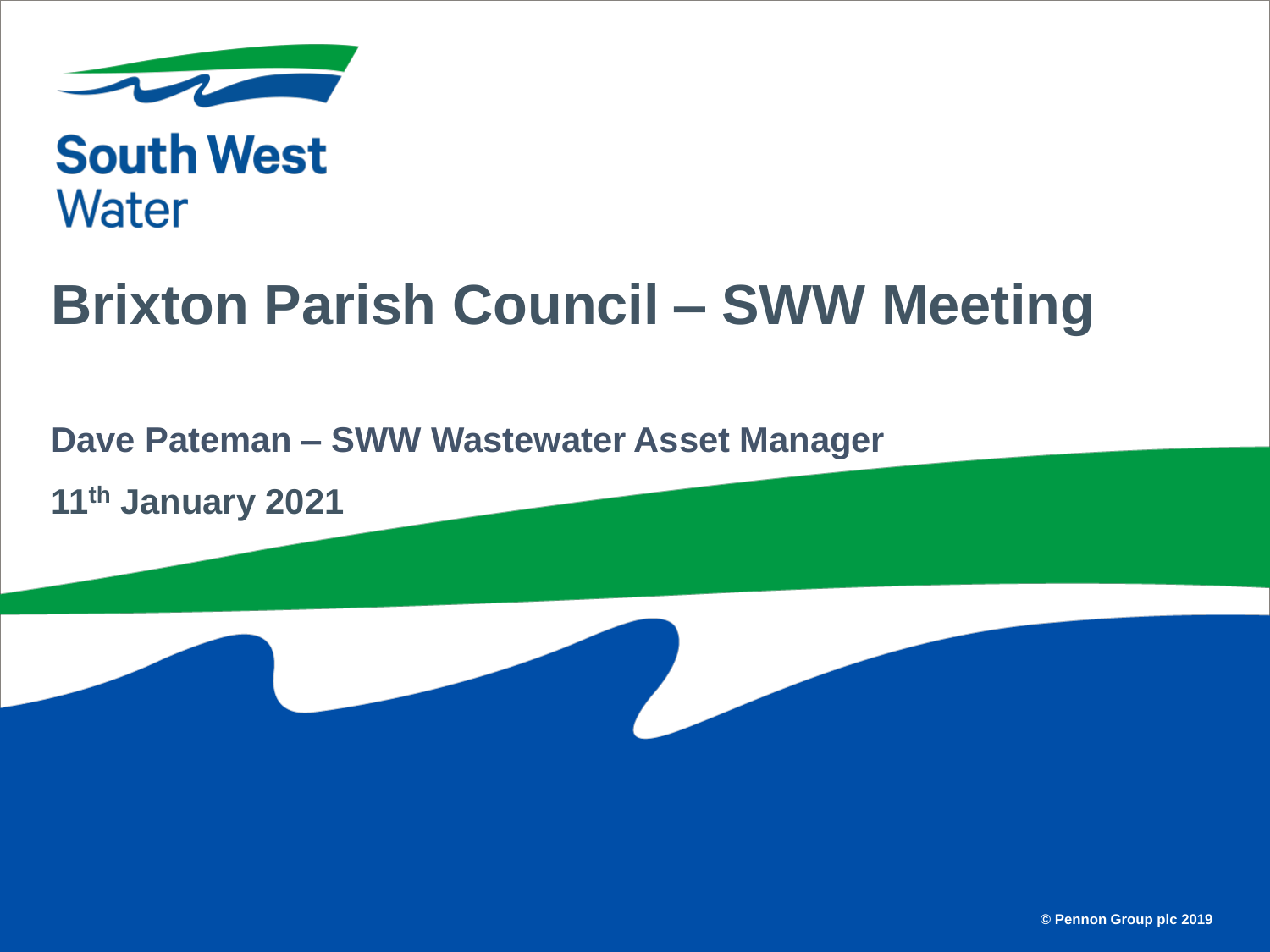## **Agenda**



1. Can SWW provide details of the total amount of discharges made during the last 5 years broken down annually?

2. Approximately on average (per month) what capacity is the Brixton Treatment Works operating at in terms of percentage?

3. Based on current modelling when do SWW envisage Brixton Treatment Works capacity will need to be increased?

4. To help the parish council in future housing developments and plans are SWW able to advise approximately how many more houses the Brixton Treatment Works would be able to accept without resulting in breaches of the discharge licence?

5. If and when identified a need to expand Brixton Treatment Works from a planning perspective how long would such a modification take?

6. Can SWW outline if climate change modelling (an increase in heavy downpours for example) is being factored into the future planning of capacity at Brixton Treatment Works?

7. Can SWW outline what factors would influence or lead to increasing the capacity at a treatment works?

8. At times when a discharge is needed, such as after heavy rain, how long does it take from starting to discharge to notification of the relevant stakeholders? EDM record instantaneously and ping data daily (or sooner).

9. Is it possible for the parish council to be considered one of the stakeholders and informed of discharges?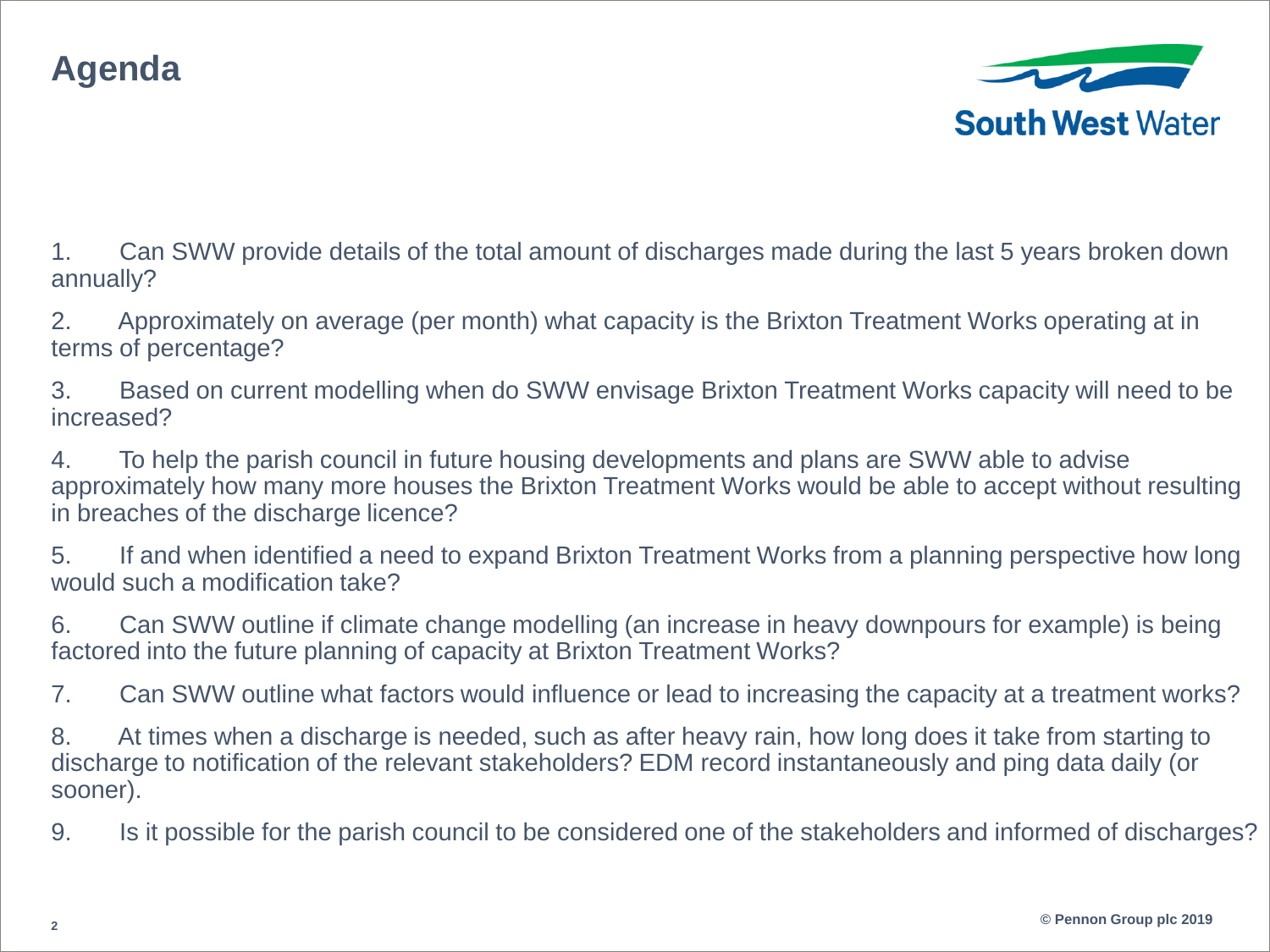## **1. Storm Overflow Performance**



### *Can SWW provide details of the total amount of discharges made during the last 5 years broken down annually?*

All discharges of any size and accounting for the 12-24 block counting method;

| <b>YEAR</b>      | 2015 | 2016 | 2017 | 2018 | 2019 | 2020 |
|------------------|------|------|------|------|------|------|
| <b>Base Data</b> | 40   | 30   | 29   | 60   | 51   | 38   |
|                  |      |      |      |      |      |      |
| Exclude <1hr     | 35   | 27   | 23   | 53   | 45   | 34   |

12-24 counting relates to counting discharges over multiple tide cycles being counted as multiple discharges.

50m<sup>3</sup> considered as a default for 'significant' volume. Above numbers do not make any assessment of volume.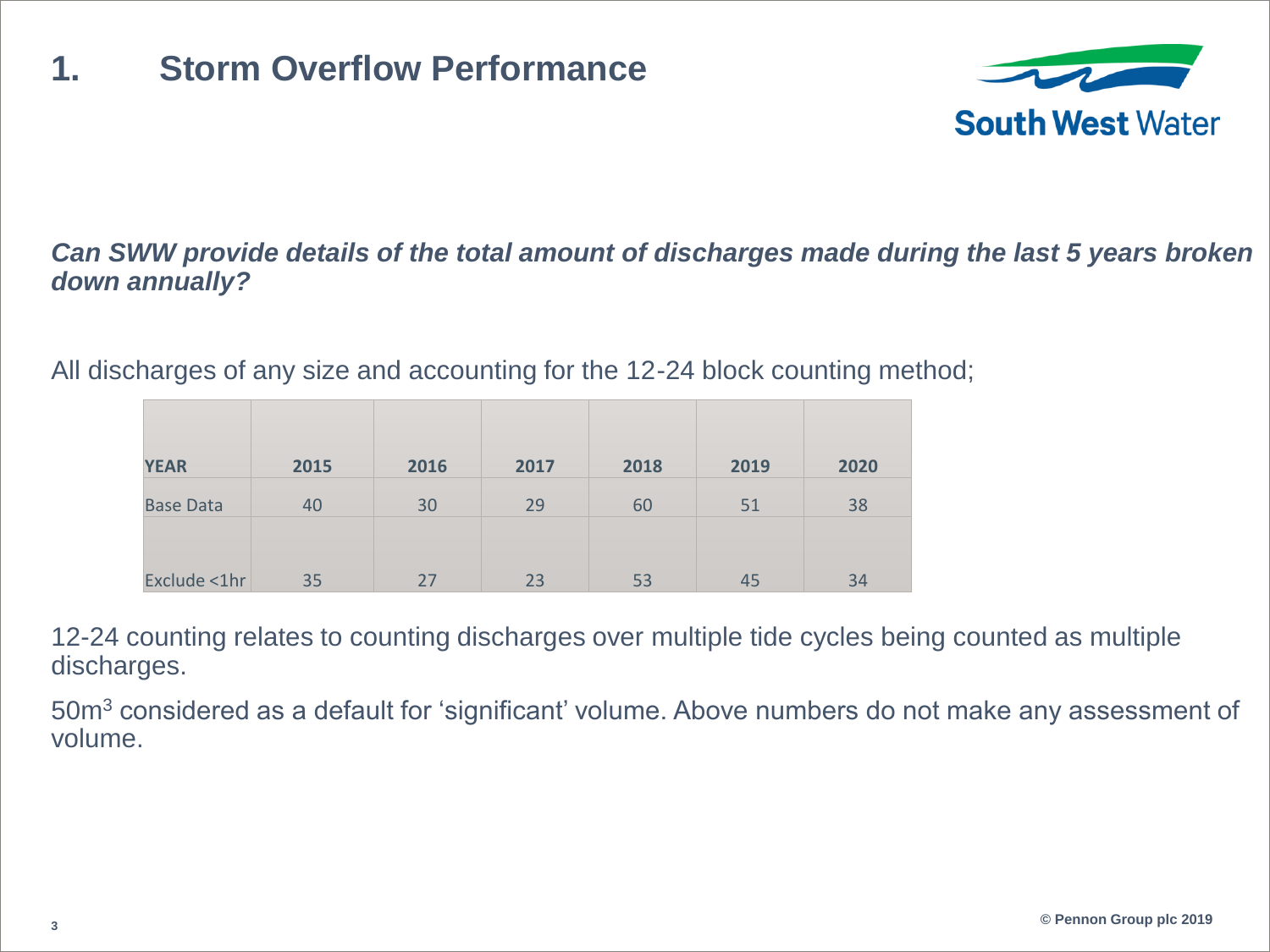#### *Approximately on average (per month) what capacity is the Brixton Treatment Works operating at in terms of percentage?*

 $\frac{2}{3}$ <br> $\frac{3}{2}$ <br> $\frac{6}{5}$ <br> $\frac{263}{5}$ 

 $M-Feb-18$ 

**IDMF** 

S Vear O90

Max permitted discharge (Dry Weather) is  $215m<sup>3</sup>/day.$ 

Based on 2020 data in terms of flow we operate at 78% capacity on average.

Monthly averages vary depending upon weather conditions, tourist populations etc.

In 2020 the monthly average flows in relation to maximum permitted flow varied between 67% an 89%

#### Current Consented Dry Weather Flow = 215 m<sup>3</sup>/day



□ 5 Year Q80 □ 3 Month Q90 □ 3 Month Q80 ■ 12 Month Q90 ■ 12 Month Q80

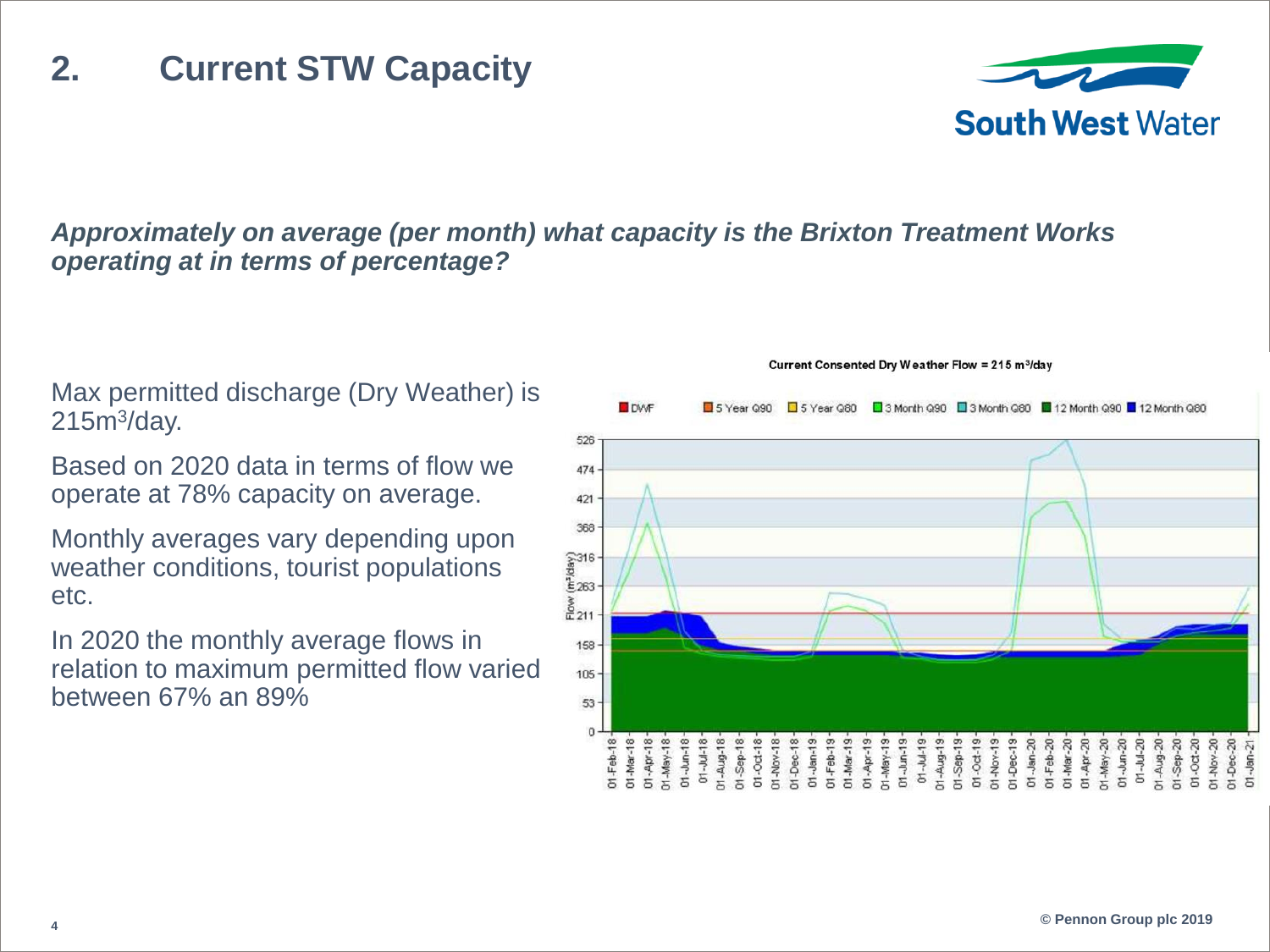## **3. Long Term Asset Plan - STW**



### **Based on current modelling when do SWW envisage Brixton Treatment Works capacity will** *need to be increased?*

Current capacity is just over 1,400 p.e and current load is 985 p.e giving just over 30% headroom. Current population forecasts to 2041 predict a population connected to the STW of 971.

p.e. relates to Population Equivalent.

- Treatment works are designed to deal with 2 parameters, flow and load.
- Load is the biological load within the flow.
- Some commercial or industrial processes discharge flow with greater load than domestic flow.
- Population equivalent is a way to normalise flow and load back to a population.

Current capacity is therefore in excess of the 2041 prediction / forecast.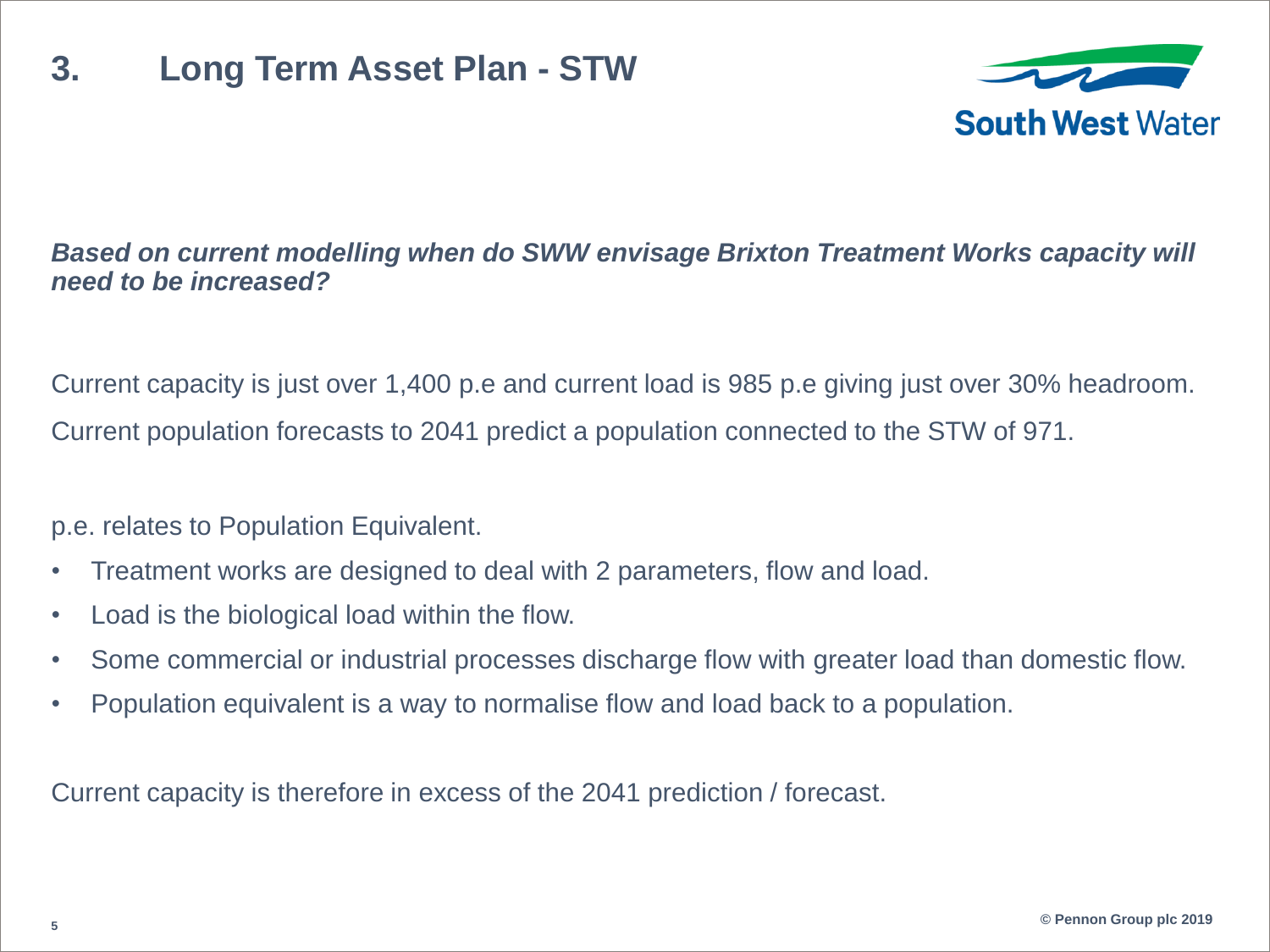# **4. Planning Decision Supporting Information**



#### *To help the parish council in future housing developments and plans are SWW able to advise approximately how many more houses the Brixton Treatment Works would be able to accept without resulting in breaches of the discharge licence?*

At 2.25 people per dwelling this headroom equates to 184 dwellings in terms of flow.

In comparison the biological performance is proportionally better so there is greater treatment headroom;



#### **Biochemical Oxygen Demand**

#### **Probability Of Failure**

| Parameter           |        |    | Consent Type Consent Limit Probability of Failure Typical Result Underlying Trend |      |                        | Future Trended Result<br>(% Permitted Value) |
|---------------------|--------|----|-----------------------------------------------------------------------------------|------|------------------------|----------------------------------------------|
| BOD 5 Day ATU Total | Lookup | 40 | 0.0%                                                                              | 14.3 | $\bullet$ Stable       | 16.5(41.3%)                                  |
| SS 105'C Total      | Lookup | 60 | 0.0%                                                                              | 27.0 | $\blacklozenge$ Stable | 31.7 (52.9%)                                 |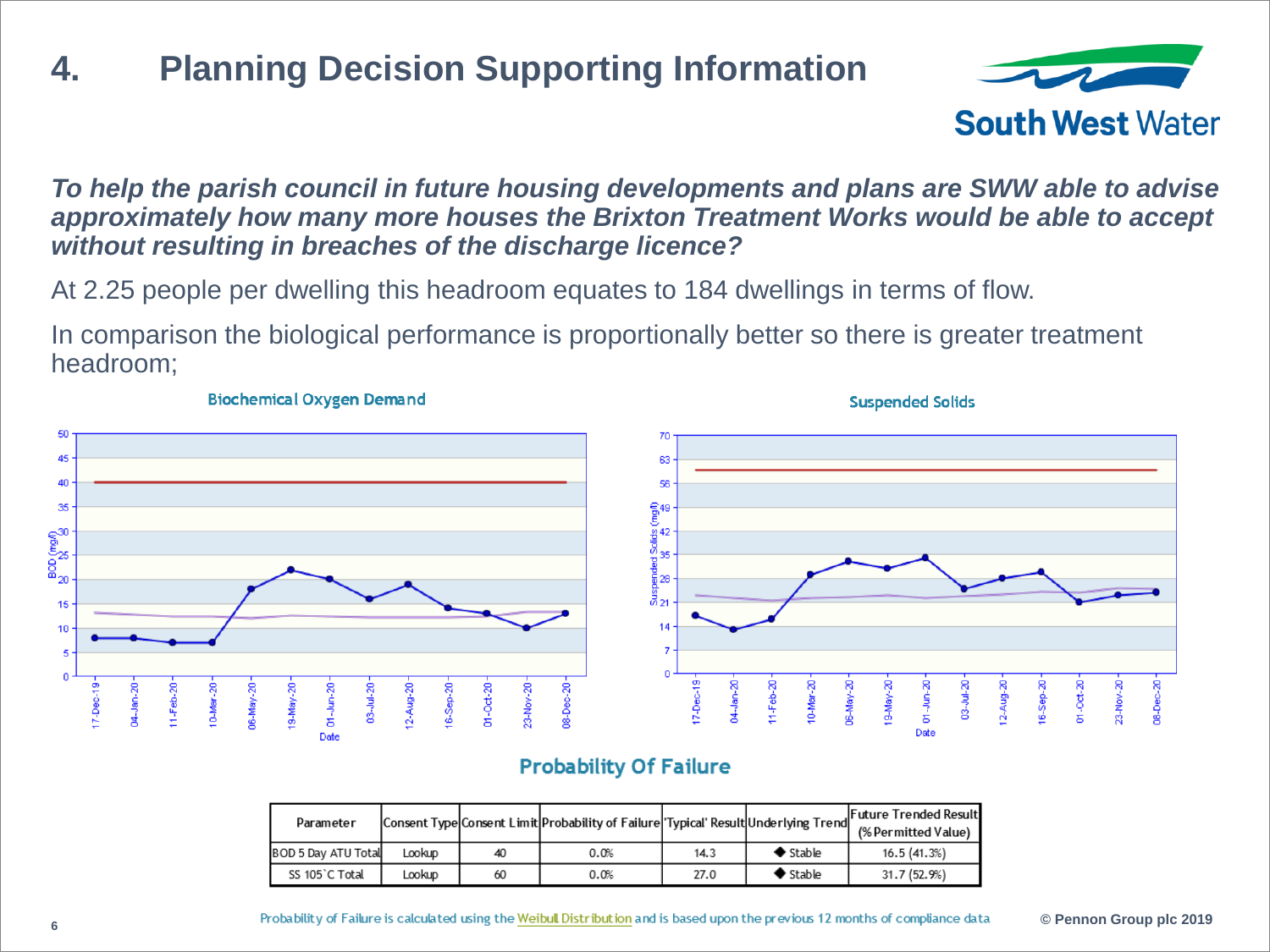### **5. STW Expansion - Timescales**



### *If and when identified a need to expand Brixton Treatment Works from a planning perspective how long would such a modification take?*

Depends on a lot of factors;

- Extent of expansion required,
- Planning,
- Environmental etc.

Realistically 18-24 months from identification of a need to operational use accounting for data gathering, scoping, surveys, financial governance, permit discussions etc. See following delivery process model…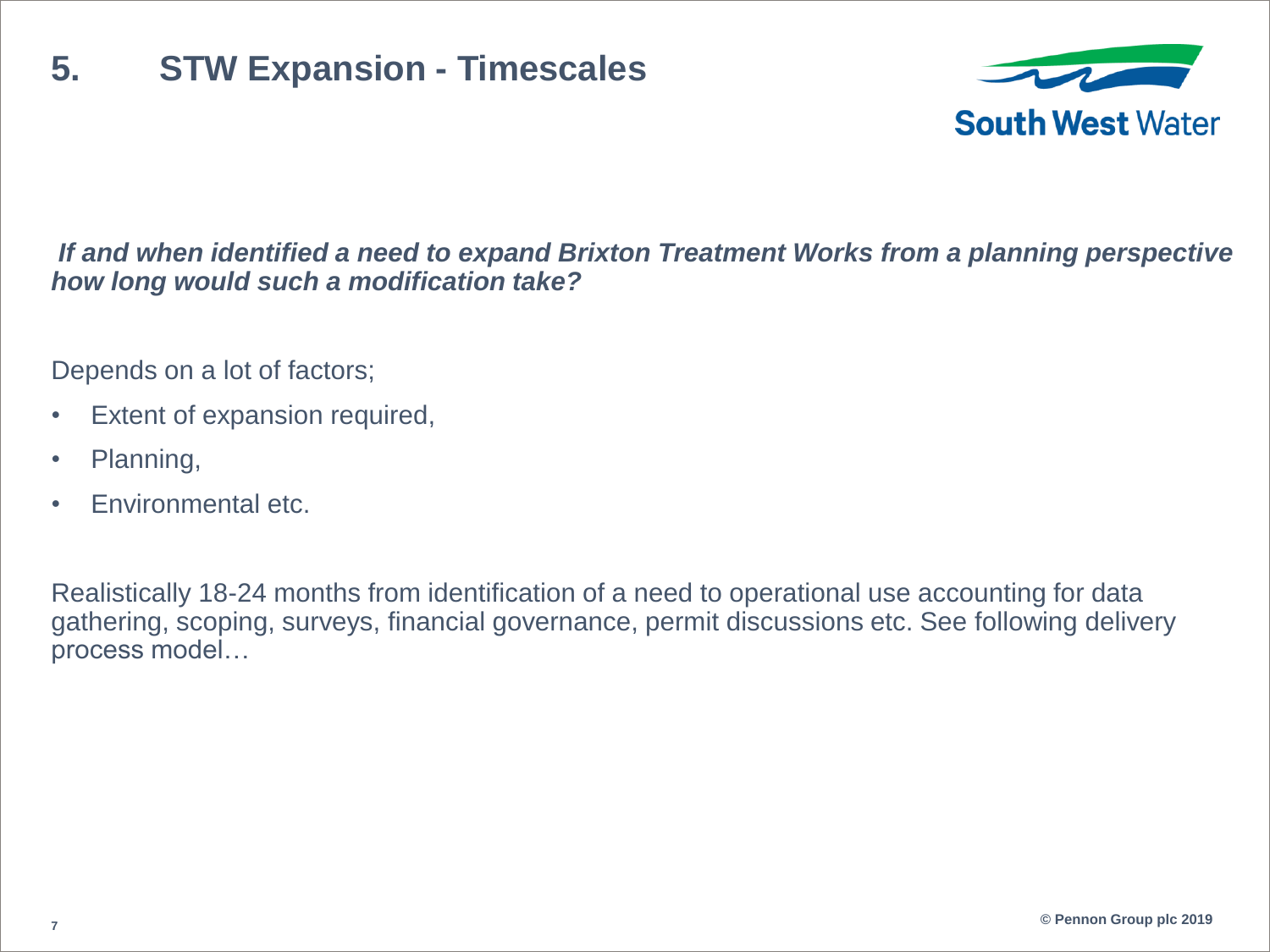### **South West Water AMP7 Programme End to End Process Efficiency, Pace and Learning**



#### **MoSCoW Key:**

#### **TESTS:**

T1: Will it Work? (Deliverable)<br>T2a: Can we Afford it? (cost effective) .<br>T2b: Can we Afford it? (cost beneficial)<br>T3: Can we Link it? (Synergistic)

### MUST DO?

is scope critical to achieve an<br>unchallengeable regulatory need avoid immanent and serious<br>service risk, serious H&S risk

SHOULD DO? Scope that is ranked in priority and<br>needs a strategic, technical decision hether its omission would impact the programme's objective

COULD DO? cope that is desirable for mproved performance but if excluded would not impact the programme's objective

WON'T DO? Scope which is agreed by<br>stakeholders to be unnecessary or deferable, or present<br>acceptable risk in the short term Learning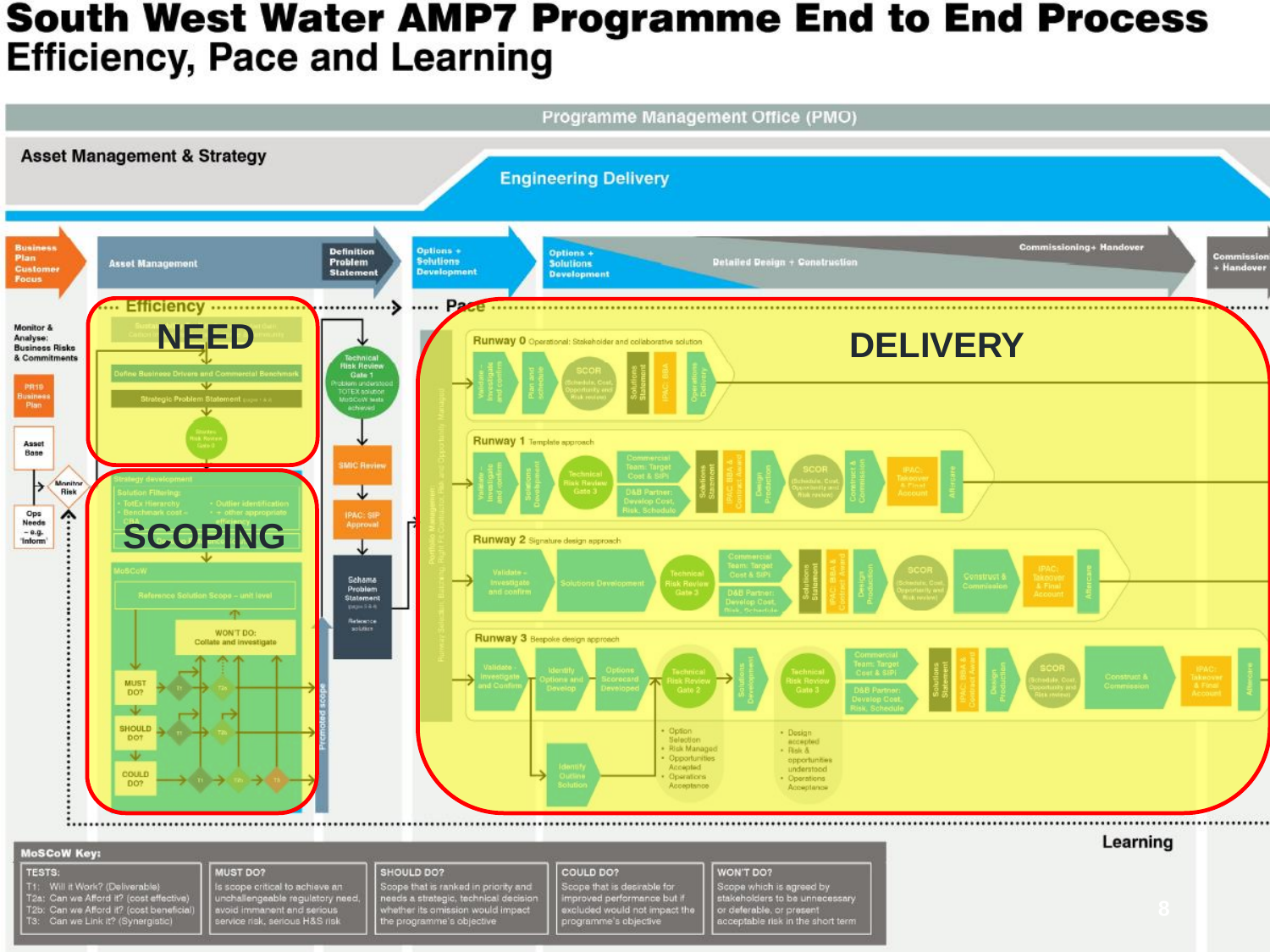

### *Can SWW outline if climate change modelling (an increase in heavy downpours for example) is being factored into the future planning of capacity at Brixton Treatment Works?*

We incorporate climate change allowances in accordance with the latest UKCP18 forecast scenarios in our catchment modelling,

- Drier summers
- Wetter winters

This impacts storm overflow performance rather than STW capacity. Storm overflow performance to a design horizon of 2040 is normally used, with allowances for climate change.

These issues are captured by the Spill Frequency Trigger Point permit (SFTP), which requires us to monitor and review performance of overflows on an ongoing basis against a trigger. The SSO at Brixton STW is on our current programme and will be due for investigation.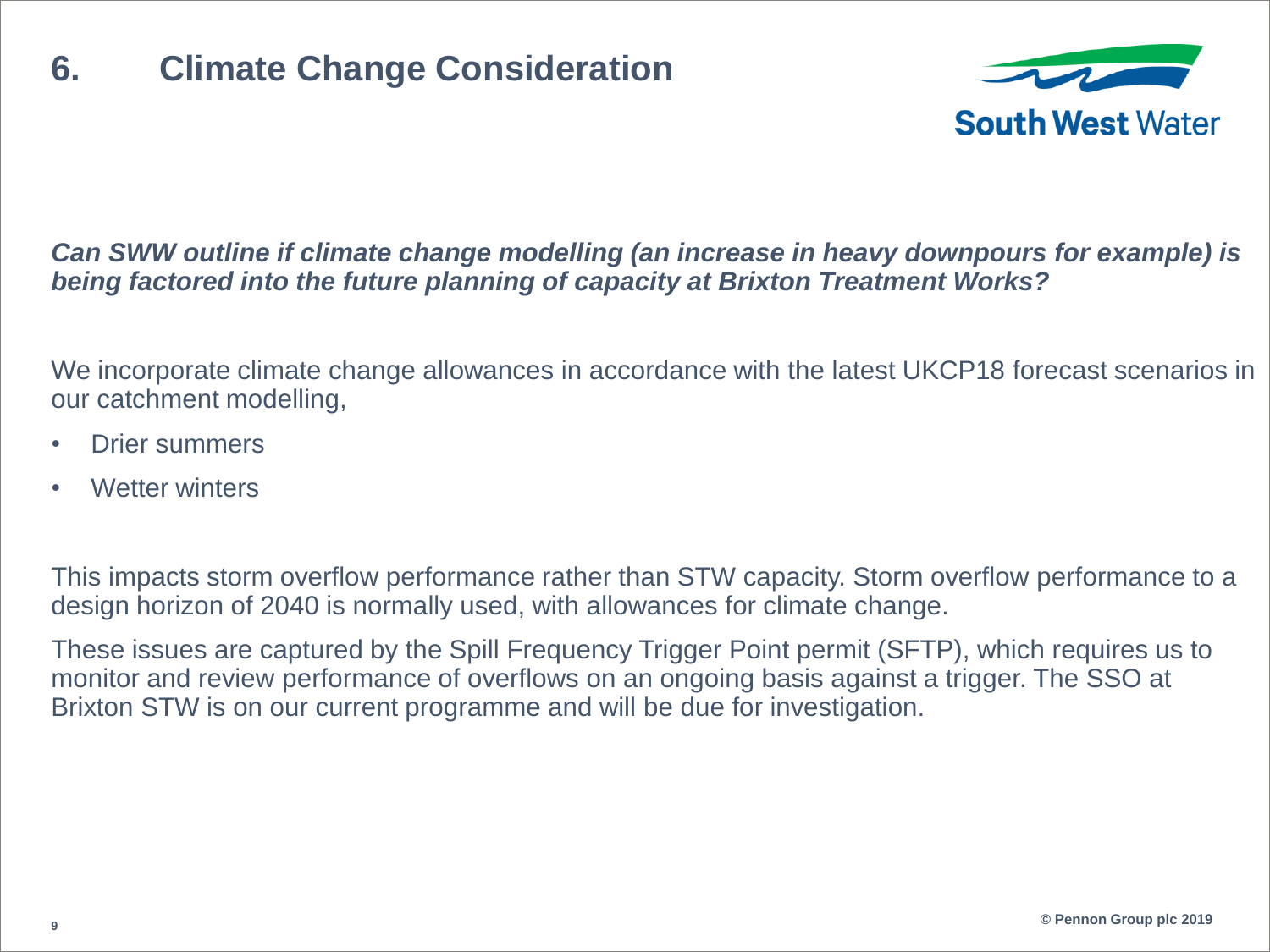### **7. STW Asset Planning Considerations / Drivers**



*Can SWW outline what factors would influence or lead to increasing the capacity at a treatment works?* 

Typically fall into three categories;

- a) Water Quality legislative changes funded through the WINEP (fixed obligation)
- b) Business need to address excessive opex or opportunity to reduce carbon from Capital Maintenance budgets (flexible – based on prioritisation)
- c) Growth related risks to permit (flexible based on prioritisation)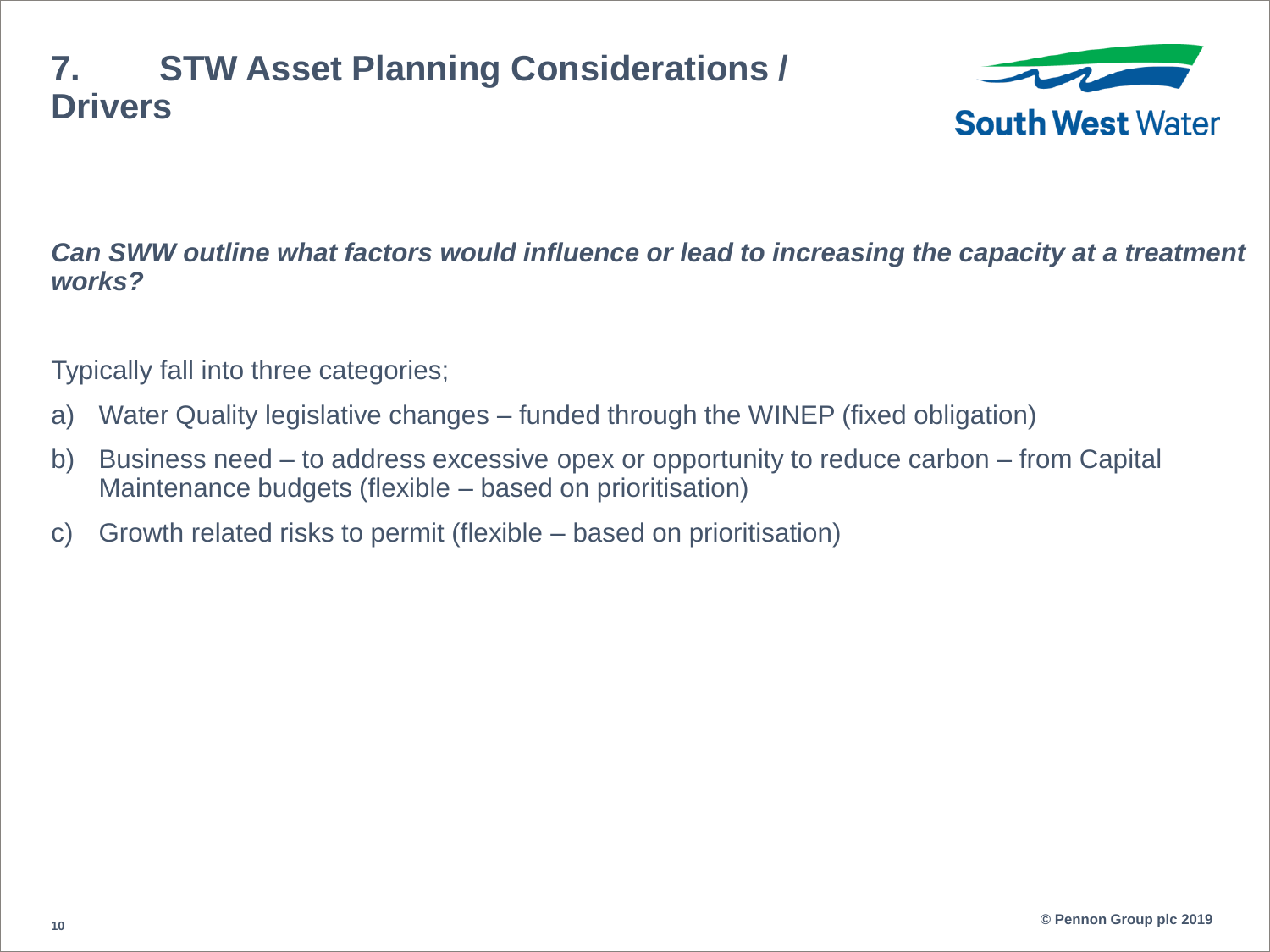### **8. Storm overflow Discharge Notification**



#### *At times when a discharge is needed, such as after heavy rain, how long does it take from starting to discharge to notification of the relevant stakeholders?*

Our permit includes the requirement for notification of storm discharges – in the case of Brixton the requirement is for annual reports and 'upon request' by the EA – within 28 days of the request. See permit details. **Contract Contract** 

| Storm sewage discharge start and<br>and times                                                       | M7 | Reports to be<br>provided to the<br>Environment<br>Agency upon<br>request<br>Report to be<br>submitted within<br>28 days unless<br>otherwise<br>specified in writing<br>by the<br>Environment<br>Agency | Upon request by<br>the Environment<br>Agency |
|-----------------------------------------------------------------------------------------------------|----|---------------------------------------------------------------------------------------------------------------------------------------------------------------------------------------------------------|----------------------------------------------|
| Storm sewage discharge start and<br>and times                                                       | M7 | Annually<br>Report to be<br>submitted within 2<br>months                                                                                                                                                | 1 January                                    |
| Storm sewage discharge event<br><b>Juration monitoring status</b><br>operational / not operational) | M7 | Annually<br>Report to be<br>submitted within 2<br>months                                                                                                                                                | 1 January                                    |

**© Pennon Group plc 2019**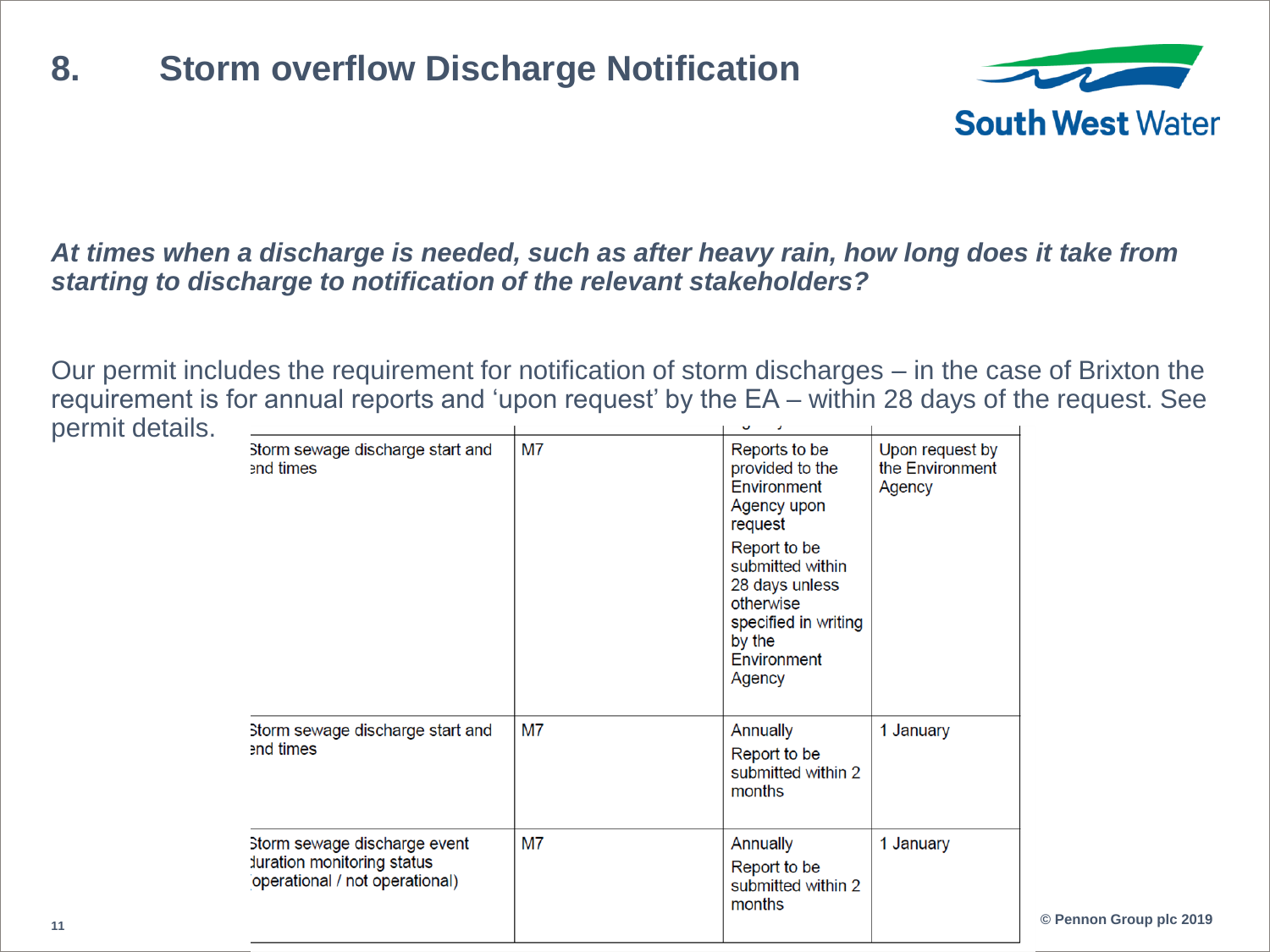### **9. Parish Council Notification**



### *Is it possible for the parish council to be considered one of the stakeholders and informed of discharges?*

- Our systems and processes are not set up for this and we are not required to by our permit.
- No proposals for making this a 'live' dataset or for automatic notification.
- Emergency situations require a notification to the EA 'as soon as reasonably practicable'.
- National debate on this issue is ongoing. There are proposals to publish storm overflow performance data on a platform that can be referenced publicly but there are significant issues associated with this in terms of the scale of this proposal, data auditing, systems requirements etc.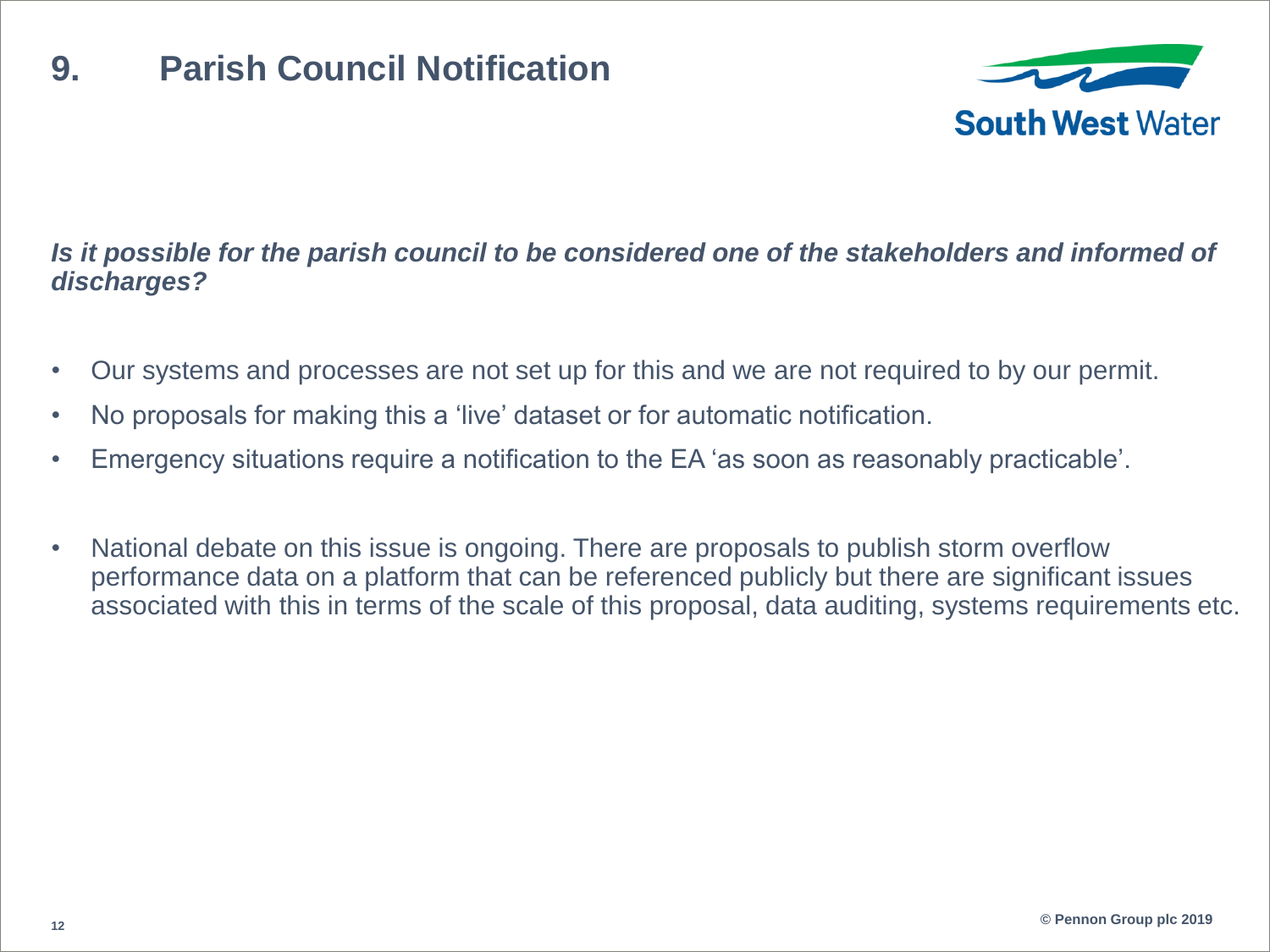